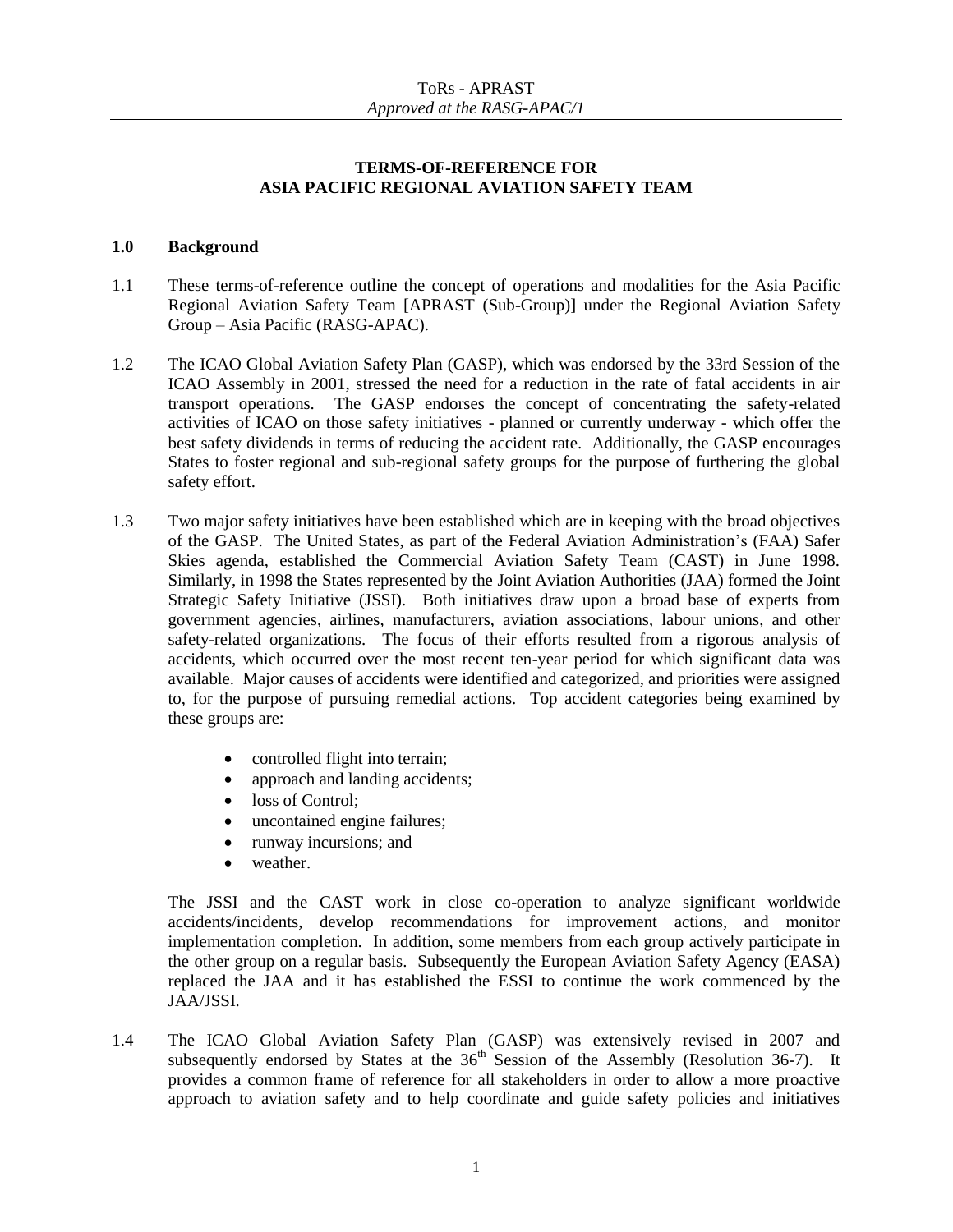worldwide to reduce the accident risk for civil aviation. The GASP is to be used in conjunction with the Global Aviation Safety Roadmap (GASR) developed by aviation industry for ICAO and at its request.

- 1.5 The objective of the Global Aviation Safety Plan provides a common frame of reference for all stakeholders that support a proactive and systematic approach to aviation safety, and helps coordinate and guide the establishment of safety policies and initiatives worldwide. It will help prioritizing and planning safety initiatives and measuring their impact.
- 1.6 The GASP is based on the following four principles:
	- **•** Participation of all stakeholders: to ensure consistency of objectives and to avoid duplication of effort;
	- **Defining (twelve) Global Safety Initiatives:** setting best practices, metrics and maturity levels which are defined in the Global Aviation Safety Roadmap to ensure that implementation makes full use of the collective experience of the aviation community and that progress is measured in a transparent and consistent way;
	- **Planning process:** for collaborative development of action plans that define the specific activities that should take place in order to improve safety;
	- **Consistency with the ICAO Global Planning Process:** GASP follows an approach and philosophy which is consistent with the *Global Air Navigation Plan for CNS/ATM Systems* (Doc 9750). Both were developed with close coordination and participation of industry, and both provide a common framework to ensure that regional, sub-regional, national and individual initiatives are coordinated to deliver a harmonized, safe and efficient international civil aviation system.

## **2.0 Objective**

- 2.1 The objective of the APRAST is to recommend interventions to the RASG-APAC which will reduce aviation risks. The recommendations, once approved by the RASG-APAC, may be implemented through the harmonized efforts of the regulatory authorities, in coordination with service providers, airlines and aircraft manufacturers. When such actions are endorsed by the RASG-APAC, the Team Members will serve as focal points for introducing the interventions within their respective States and for coordinating their government's efforts with industry.
- 2.2 To accomplish the objectives, the APRAST will:
	- 2.2.1 Review, for application within the Asia and Pacific regions, existing safety interventions which have already been developed through the efforts of well-established, multinational safety initiatives;
	- 2.2.2 Review, for application within the Asia and Pacific regions, the best practices and metrics defined in the GASP/GASR, and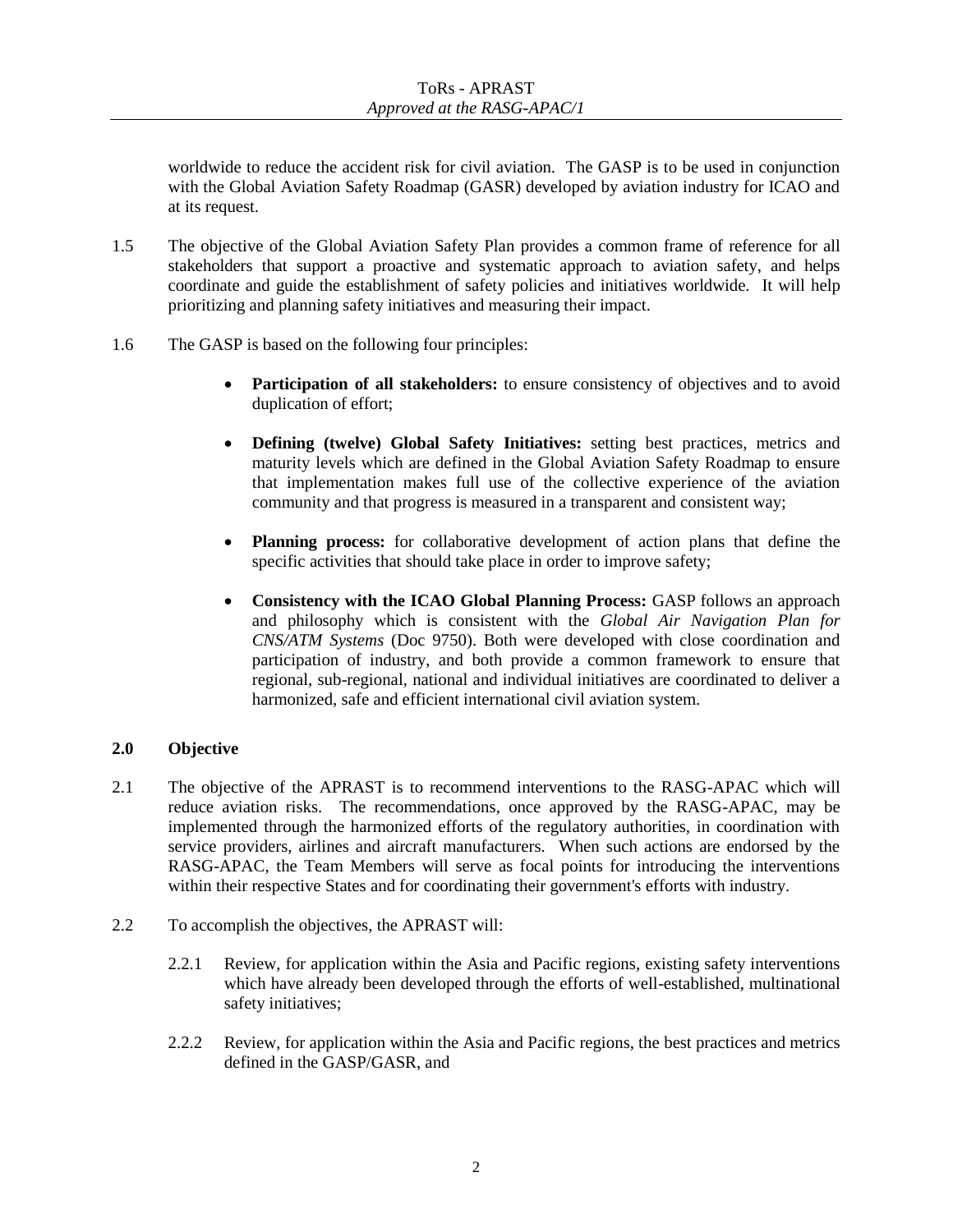2.2.3 Review regional accidents, significant incident trends and other areas of local concern to determine unique issues which may warrant locally-developed interventions. The focus and priority for APRAST will be to introduce, support, and develop actions, which have the potential to effectively and economically reduce the regional aviation risk.

## **3.0 APRAST Modalities**

- 3.1 The Regional Officer, Flight Safety, ICAO Asia Pacific Office will serve as the Secretary. Membership of the APRAST includes the regulatory authority (flight operations, airworthiness and ATM representatives), air operators, service providers, manufactures and industry organizations. Others may be invited to participate as appropriate to the subjects under consideration. Co-chairs will be elected from the nominated members. One Co-chair will be elected from a Contracting State and the other Co-chair will be elected from industry. The term of office will be for two years.
- 3.2 The APRAST will accomplish the following:
	- review safety interventions which have already been developed by existing safety groups such as ICAO, CAST and ESSI and advise the RASG-APAC which of these are appropriate for implementation within the Asia and Pacific regions;
	- review the global safety initiatives as defined in the GASP; and the focus areas, best practices, metrics and maturity levels defined in the GASR; and advise the RASG-APAC which of these are appropriate for implementation in the Asia and Pacific regions;
	- identify areas of concern to flight safety that may be unique to the region or require emphasis within the region, and develop data and interventions to address those concerns;
	- support implementation of data driven action plans developed using risk analysis by performance-based safety systems; and
	- work closely with service providers, airlines, manufacturers, industry and labor associations, and other appropriate organizations to ensure that interventions are implemented through a coordinated effort.
- 3.3 The APRAST Co-chairs will facilitate the sharing of safety information and experiences among all stakeholders in the region and will develop methods that minimize duplication of safety activities at the regional and sub-regional level.
- 3.4 The APRAST Co-chairs will maintain close contact with ICAO to benefit from its advice on the subject and to this effect they will provide regular feedback to ICAO on the activities of APRAST through the RASG-APAC and on the emerging intervention proposals. In addition, they will liaise as required with other regional safety teams to benefit from their efforts.
- 3.5 The APRAST Co-chairs/Secretary will conduct follow-up activities as required.
- 3.6 APRAST will make recommendations to the RASG-APAC for their review and approval.